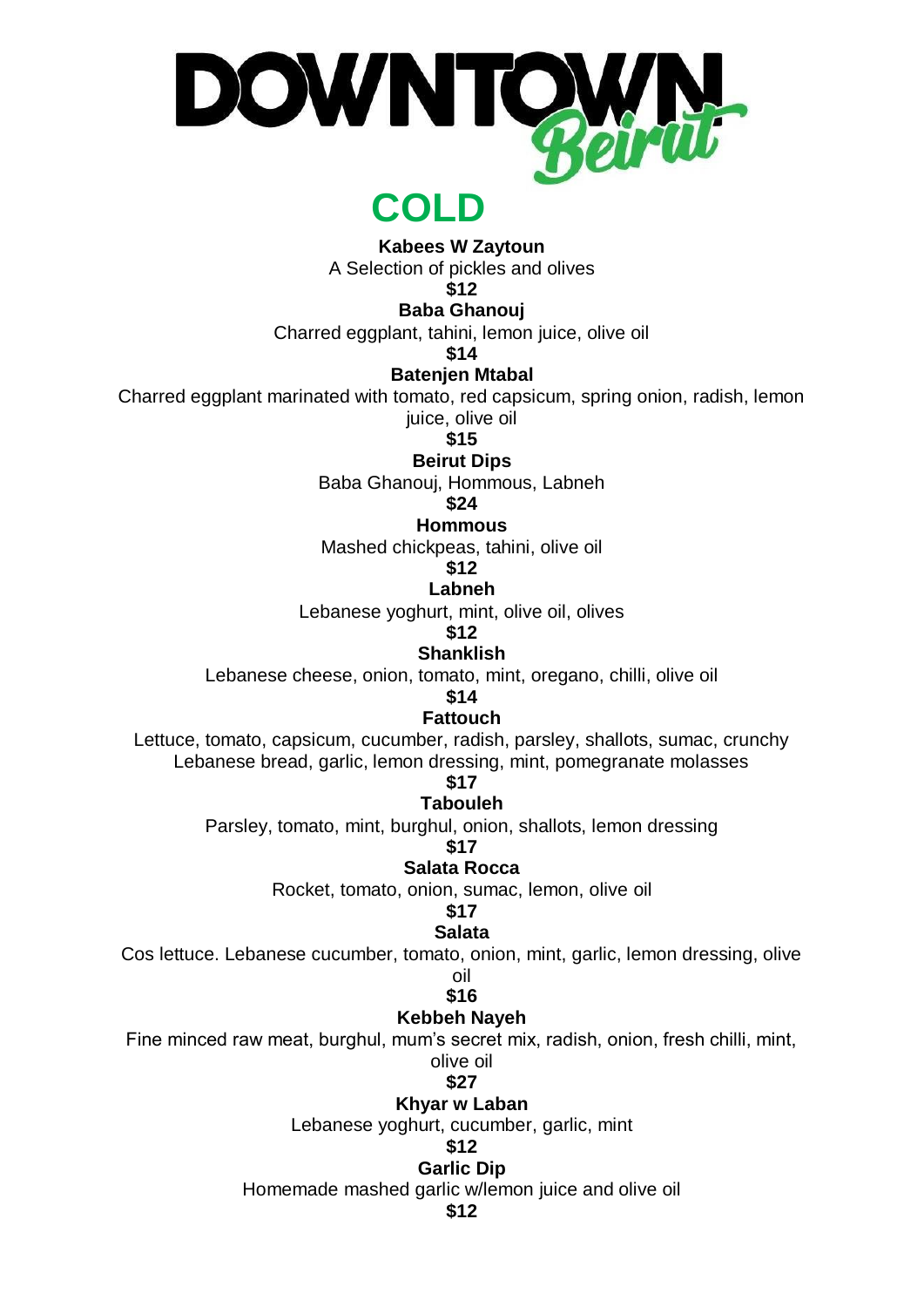

# **WARM**

**Eraydis Harr** 

Chilli prawns, tahini, , onion, coriander, pine nuts, almonds, olive oil.

\$25

**Whiting**

Fried Whitings, tahini, lemon, crunchy bread

\$28

**Batenjen Meéleh**

Fried eggplant slices, pomegranate molasses, mint, olive oil

**\$14**

**Arnabit Meéleh**

Fried cauliflower, tahini dip

**\$14**

**Halloumi**

Pan fried salty Lebanese cheese, cucumber, rocket, tomato, mint, pine nuts, olive oil

**\$19**

**Warak Inab**

Vine leaves stuffed with rice, tomato, herbs & spices

**\$16**

**Falafel**

Fried falafel, tomato, pickles, tahini

**\$15**

**Hommous Beiruti**

Mashed chickpeas, tahini, minced meat, pine nuts, olive oil

**\$16**

**Kebbeh Meélieh**

Fried Kebbeh stuffed with minced meat, burgul onion, pine nuts, spices

**\$16**

**Sambousek**

Lebanese pastry stuffed with minced meat, pine nuts, spices

**\$16**

**Jweneh**

Marinated fried chicken wings, garlic

**\$17**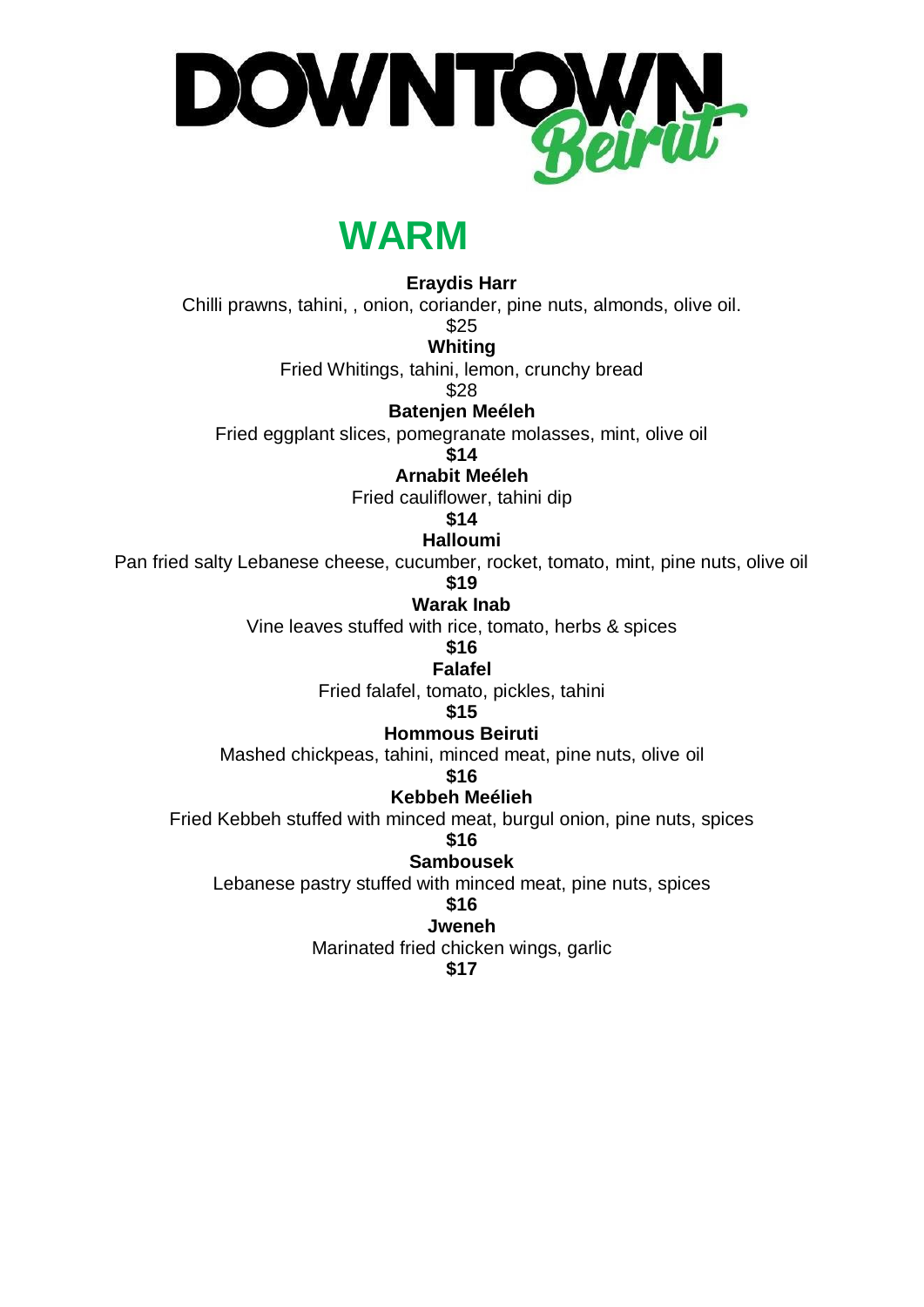

# **MASHA**

### **WI Beirutie Mixed Grills**

Grilled kafta, lamb skewer, shish tawouk served with tabouleh, hommous, pickles, chips, garlic dip

**\$39**

**Shish Tawouk**

Chicken breast skewers, marinated with special garlic dip served with tabouleh, hommous, pickles, chips.

**\$28**

**Lahem Meshwi**

Grilled lamb skewers, tomato, onion, garlic dip dip served with tabouleh, hommous, pickles, chips.

**\$28**

**Kafta**

Grilled minced lamb, parsley, onion, spices, garlic dip dip served with tabouleh, hommous, pickles, chips.

**\$28**

**Shawarma plate**

Marinated chicken with vinegar, tahini, herbs & spices served on a bed of beer battered chips

**\$28**